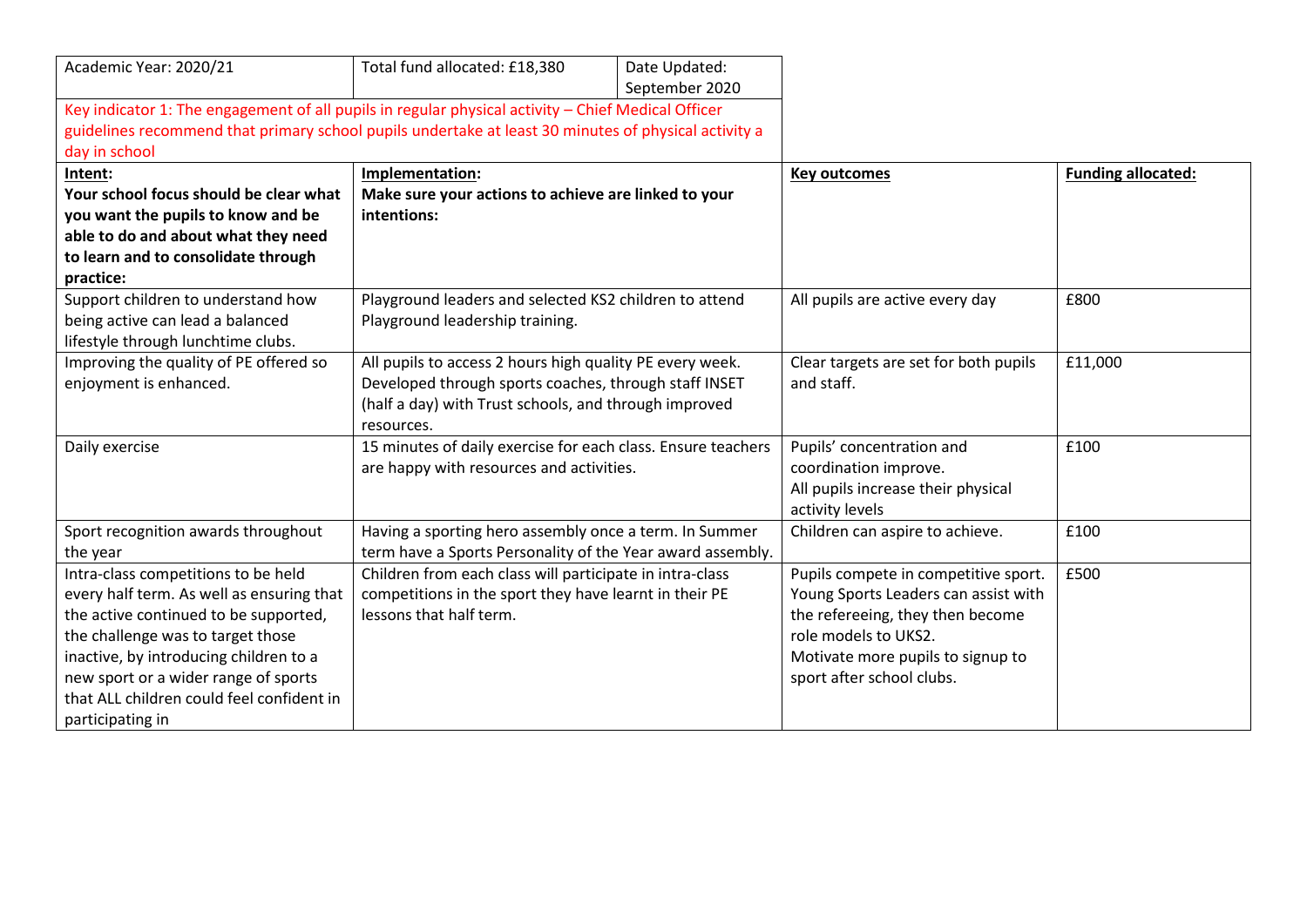| Academic Year: 2020/21                                                                               | Total fund allocated:<br>£18,380                     | Date Updated:<br>September 2020 |                                         |                           |
|------------------------------------------------------------------------------------------------------|------------------------------------------------------|---------------------------------|-----------------------------------------|---------------------------|
| Key indicator 2: "The profile of PE and sport is raised across the school as a tool for whole school |                                                      |                                 |                                         |                           |
| improvement"                                                                                         |                                                      |                                 |                                         |                           |
|                                                                                                      |                                                      |                                 |                                         |                           |
| Intent:                                                                                              | Implementation:                                      |                                 | <b>Key outcomes</b>                     | <b>Funding allocated:</b> |
| Your school focus should be clear what you                                                           | Make sure your actions to achieve are linked to      |                                 |                                         |                           |
| want the pupils to know and be able to do and                                                        | your intentions:                                     |                                 |                                         |                           |
| about what they need to learn and to                                                                 |                                                      |                                 |                                         |                           |
| consolidate through practice:                                                                        |                                                      |                                 |                                         |                           |
| To ensure all children are proficient in the                                                         | Within the children's 2 hours of quality PE lessons  |                                 | Pupils have improved their attitudes    | See above                 |
| fundamentals of sport                                                                                | each week, the children will be set 3 targets each   |                                 | to learning, with improved focus and    |                           |
|                                                                                                      | lesson and they can choose what target they will     |                                 | motivation                              |                           |
|                                                                                                      | meet.                                                |                                 |                                         |                           |
| Increase parent participation at the school                                                          | Invite parents to participate and attend             |                                 | Parent participation will encourage     | £0                        |
|                                                                                                      | competitions. Culminating with Sports Day and        |                                 | children to participate in sports clubs |                           |
|                                                                                                      | other future sports events.                          |                                 | outside of school.                      |                           |
| Leaders must improve the opportunities for                                                           | British Sports stars who are from different cultures |                                 | Raising awareness of British athletes   | £0                        |
| pupils to develop their understanding of other                                                       | and faiths to be identified and displayed during     |                                 | and role models.                        |                           |
| cultures and faiths to be prepared for life in                                                       | start of a new PE topic. This will be part of the    |                                 |                                         |                           |
| modern Britain                                                                                       | assembly timetable.                                  |                                 |                                         |                           |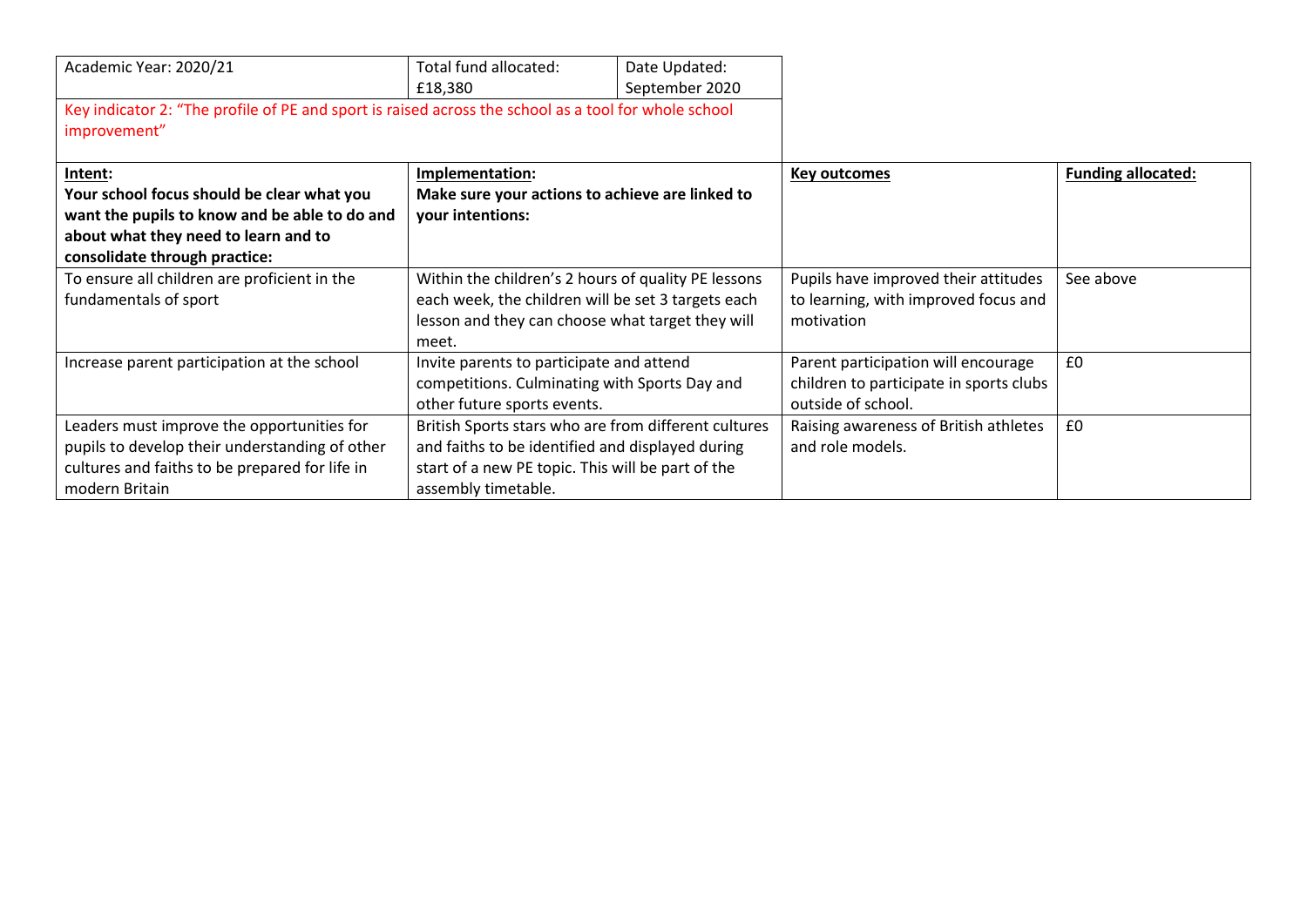| Academic Year: 2020/21                                                                              | Total fund allocated:<br>£18,380                    | Date Updated:<br>September 2020 |                                         |                           |
|-----------------------------------------------------------------------------------------------------|-----------------------------------------------------|---------------------------------|-----------------------------------------|---------------------------|
| Key indicator 3: "Increase confidence, knowledge and skills of all staff in teaching PE and sport." |                                                     |                                 |                                         |                           |
| Intent:                                                                                             | Implementation:                                     |                                 | <b>Key outcomes</b>                     | <b>Funding allocated:</b> |
| Your school focus should be clear what you                                                          | Make sure your actions to achieve are linked to     |                                 |                                         |                           |
| want the pupils to know and be able to do and                                                       | your intentions:                                    |                                 |                                         |                           |
| about what they need to learn and to                                                                |                                                     |                                 |                                         |                           |
| consolidate through practice:                                                                       |                                                     |                                 |                                         |                           |
| Provide lesson plans for the teachers who teach                                                     | PE lead will work with the staff in advance to      |                                 | Staff aware of resources and plans to   | £500                      |
| P.E. so they are confident when teaching. Team                                                      | ensure they are happy with the planning.            |                                 | use to implement 'good' PE lessons      |                           |
| teach to raise standards and positive attitudes.                                                    |                                                     |                                 |                                         |                           |
|                                                                                                     |                                                     |                                 |                                         |                           |
| PE Lead to be confident in modelling                                                                | PE lead to attend CPD during the academic year.     |                                 | Outstanding lessons are being taught    | £400                      |
| outstanding PE lessons to whole school                                                              |                                                     |                                 |                                         |                           |
| Staff training to be implemented to all staff so                                                    | A half day inset with the cluster trust schools     |                                 | All staff are aware of the              | £200                      |
| everyone knows how the PE curriculum is                                                             | focusing on striking and fielding, invasive games   |                                 | implementation of PE across the         |                           |
| delivered.                                                                                          | and strength and flexibility                        |                                 | school.                                 |                           |
| Sign 2 more members of staff up for the                                                             | PE lead will contact Admin staff to find a date for |                                 | Children will be able to participate in | £2000                     |
| minibus training so they are able to transport                                                      | the course and to be able to find staff cover       |                                 | more competitive fixtures across the    |                           |
| children to and from fixtures on school minibus.                                                    |                                                     |                                 | year.                                   |                           |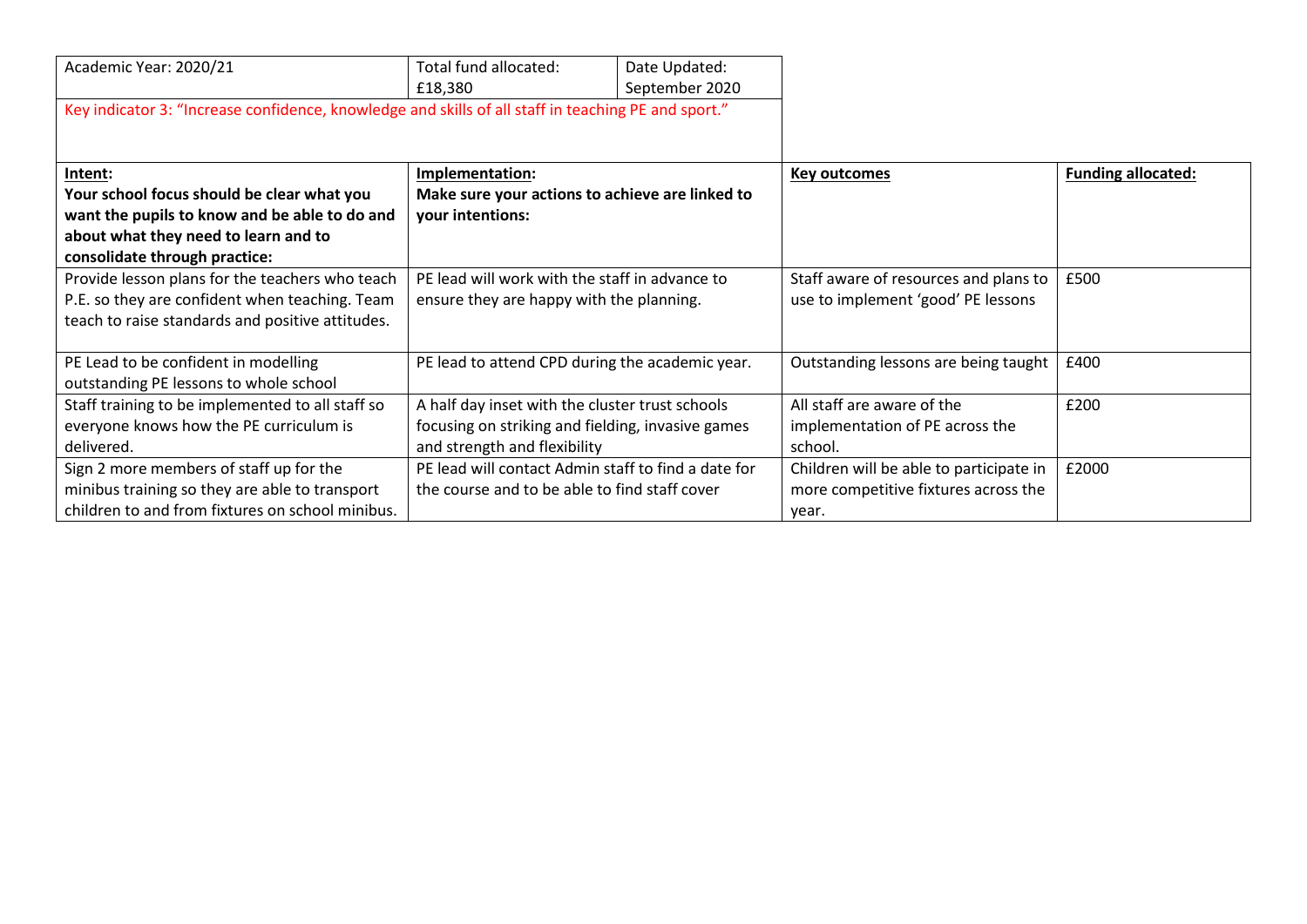| Academic Year: 2020/21                                                                        | Total fund allocated:                                                                                                        | Date Updated:  |                                                      |                           |
|-----------------------------------------------------------------------------------------------|------------------------------------------------------------------------------------------------------------------------------|----------------|------------------------------------------------------|---------------------------|
|                                                                                               | £18,380                                                                                                                      | September 2020 |                                                      |                           |
| Key indicator 4: Broader experience of a range of sports and activities offered to all pupils |                                                                                                                              |                |                                                      |                           |
|                                                                                               |                                                                                                                              |                |                                                      |                           |
| Intent:                                                                                       | Implementation:                                                                                                              |                | <b>Key outcomes</b>                                  | <b>Funding allocated:</b> |
| Your school focus should be clear what you                                                    | Make sure your actions to achieve are linked to                                                                              |                |                                                      |                           |
| want the pupils to know and be able to do and                                                 | your intentions:                                                                                                             |                |                                                      |                           |
| about what they need to learn and to                                                          |                                                                                                                              |                |                                                      |                           |
| consolidate through practice:                                                                 |                                                                                                                              |                |                                                      |                           |
| To continue our afterschool club provision and                                                | To offer a minimum of 1 sport after-school club                                                                              |                | Clubs are full and there is a culture                | £2000                     |
| provide a wide range of sports and activities for                                             | each day to all children. These clubs will be run by                                                                         |                | of 'opting in' and trying new sports.                |                           |
| all pupils. These sessions let the children                                                   | sports coaches and teachers.                                                                                                 |                |                                                      |                           |
| practice the skills they have been learning in                                                |                                                                                                                              |                |                                                      |                           |
| lessons and to put them in match play. These                                                  |                                                                                                                              |                |                                                      |                           |
| sessions are taught by qualified, specialised and                                             |                                                                                                                              |                |                                                      |                           |
| motivated sport coaches/teachers.                                                             |                                                                                                                              |                |                                                      |                           |
| Provide golf and cricket sessions for specific                                                | To continue are popular JOLF day, introducing                                                                                |                | More opportunities for children to                   | £700                      |
| year groups in the summer term by specialised                                                 | children to a new sport or a sport they haven't                                                                              |                | play sport outside of school.                        |                           |
| sports coaches.                                                                               | played much of.                                                                                                              |                |                                                      |                           |
|                                                                                               |                                                                                                                              |                |                                                      |                           |
|                                                                                               | The local cricket club will come and teach a session<br>of cricket to all year groups to gain interest in                    |                |                                                      |                           |
|                                                                                               |                                                                                                                              |                |                                                      |                           |
|                                                                                               | joining an outdoor local club                                                                                                |                |                                                      |                           |
| Children have access to our Wrap Around Care                                                  | To continue the running of our Wrap Around Care<br>service, invite children to join our breakfast/after-<br>school sessions. |                | An opportunity for children to be                    | £2000                     |
| club                                                                                          |                                                                                                                              |                | active for longer periods of the day                 |                           |
|                                                                                               |                                                                                                                              |                | and to provide a healthy balanced                    |                           |
|                                                                                               |                                                                                                                              |                | diet.                                                |                           |
| Pupil Premium children to join holiday camps                                                  | Offer places to PP chn to join the active holiday                                                                            |                | Children who wouldn't usually be                     | £1000                     |
| held at our school.                                                                           | camps during school holidays.                                                                                                |                | active during the school holidays,                   |                           |
|                                                                                               |                                                                                                                              |                | able to be.                                          |                           |
| Children to have opportunities to access                                                      | Subscription to SmilingMind to raise the profile of                                                                          |                | Strengthens self-control.                            | Free                      |
| Mindful activities to encourage positive mental                                               | Physical and Mental wellbeing. Created by leading                                                                            |                | Lower's anxiety and stress.                          |                           |
| and physical health (targeted pupils from each                                                | yoga and mindful experts and child psychologists.                                                                            |                | Increases positive moods.<br>Better decision making. |                           |
| year group)                                                                                   |                                                                                                                              |                |                                                      |                           |
|                                                                                               |                                                                                                                              |                |                                                      |                           |
|                                                                                               |                                                                                                                              |                | Skills.                                              |                           |
|                                                                                               |                                                                                                                              |                | Increases self-esteem.                               |                           |